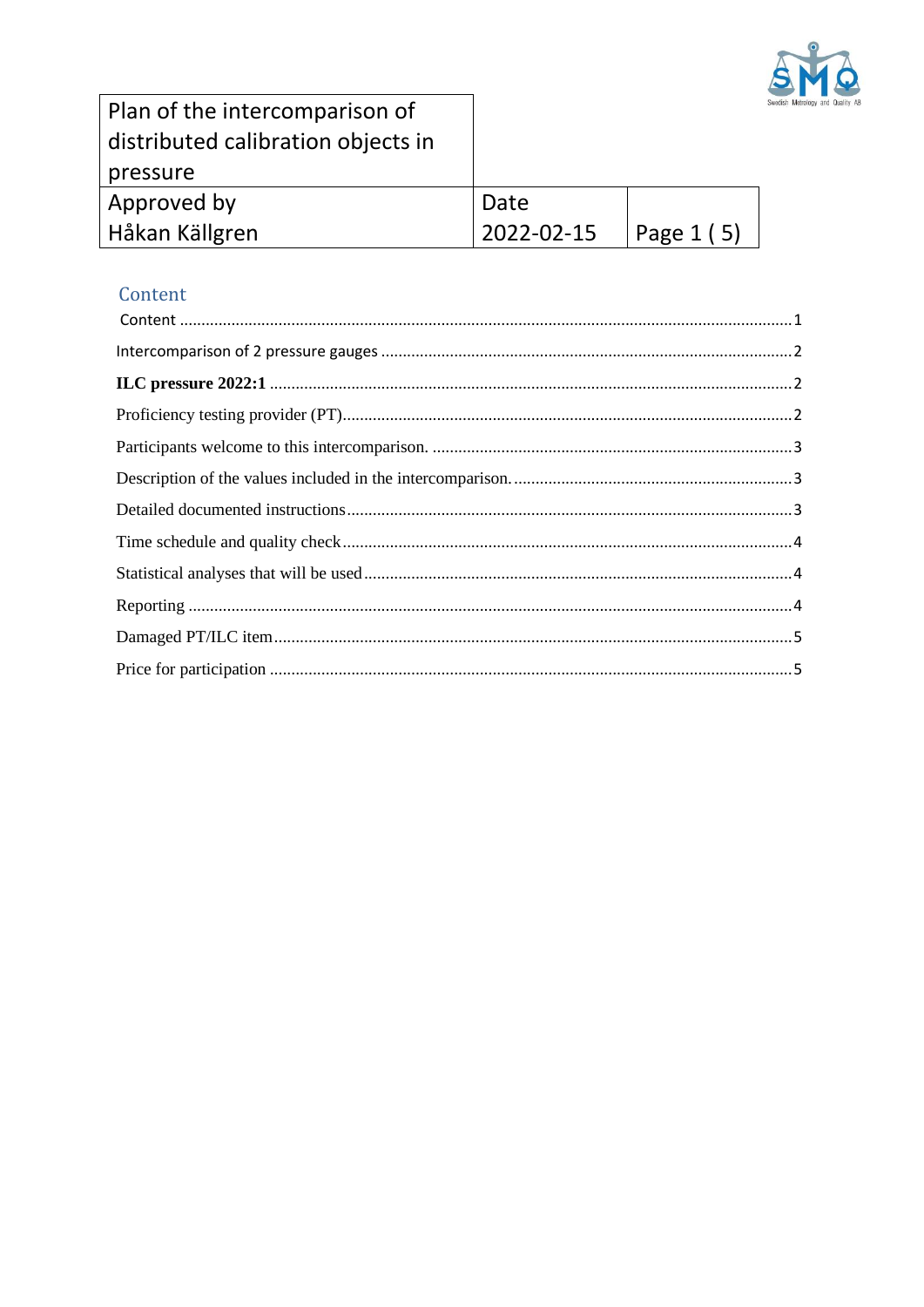

| Plan of the intercomparison of     |            |              |
|------------------------------------|------------|--------------|
| distributed calibration objects in |            |              |
| pressure                           |            |              |
| Approved by                        | Date       |              |
| Håkan Källgren                     | 2022-02-15 | Page 2 $(5)$ |

# <span id="page-1-0"></span>Intercomparison of 2 pressure gauges

The pressure gauges will be transported between participating laboratories.

# <span id="page-1-1"></span>**ILC pressure 2022:1**

<span id="page-1-2"></span>Proficiency testing provider (PT)

Swedish Metrology and Quality AB (SMQ) is organizing this intercomparison on calibration of the following objects.

Transfer standard: Keller LEX 1, see figure 1 and 2.





Figure 1: Transfer standard 1 0 - 300 bar Figure 2: Transfer standard  $20 - 2000$  bar

# **Gauge pressure (oil)**

#### **Range 1: 0 - 300 bar**

Calibration points for comparison: 0; 60; 120; 240 and 300 bar for both increasing and decreasing pressures/values. You do not need to calibrate all pressure levels.

Calibrated in vertical installation position with pressure connection facing downwards

#### **Range 2: 0 – 2000 bar**

Calibration points for comparison: 0; 300; 600; 1200; 1600 and 2000 bar for both increasing and decreasing pressures/values. You do not need to calibratet all pressure levels.

Calibrated in vertical installation position with pressure connection facing downwards

Both transfer standards above are sent in one parcel. Participants can choose to calibrate one or both gauges at the pressure steps that the laboratory is capable of.

The above concept for the intercomparison was decided by an advisory group related to the calibration area of pressure. No subcontractors are involved in the intercomparison.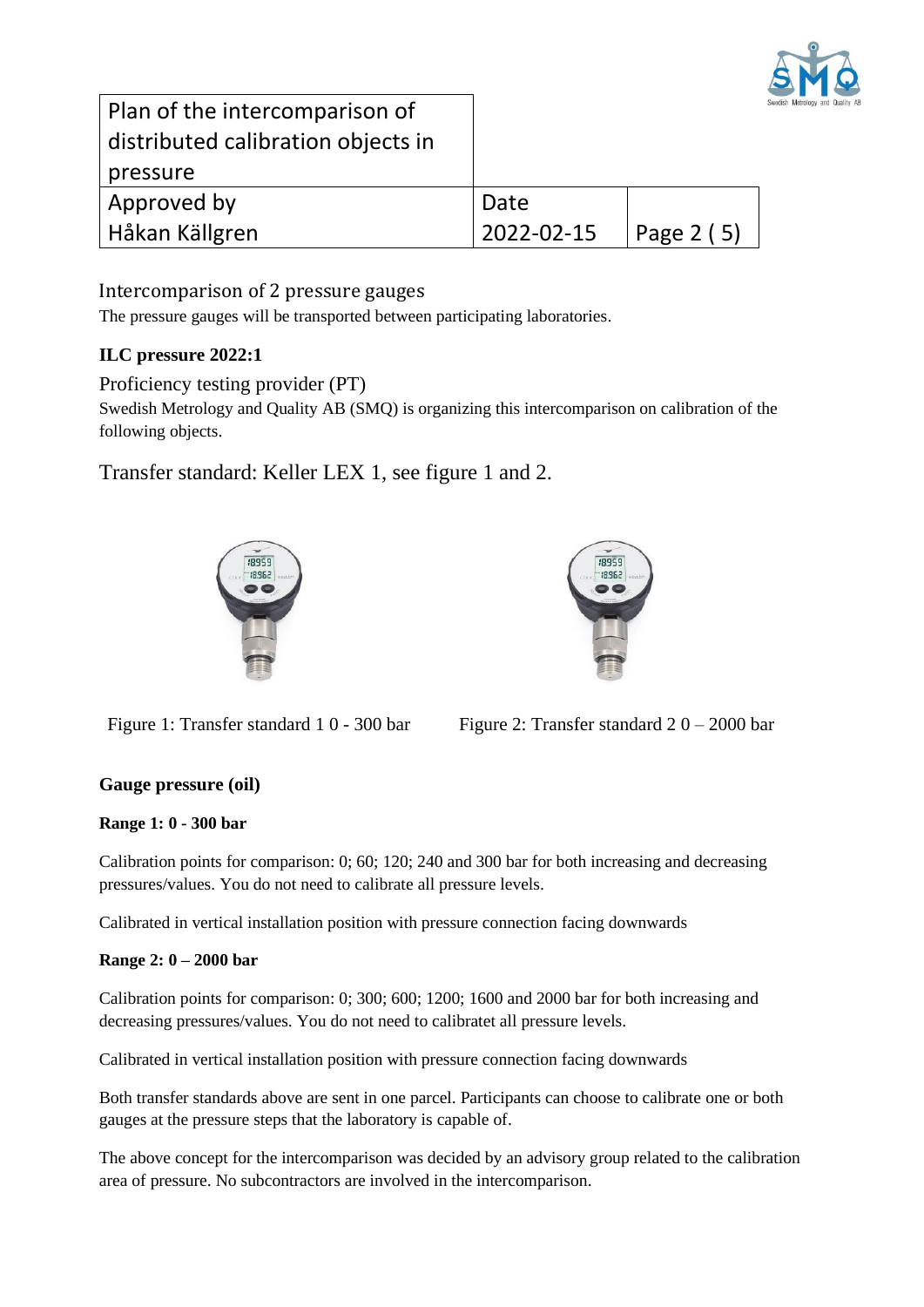

Plan of the intercomparison of distributed calibration objects in pressure Approved by Håkan Källgren

| Date       |                    |
|------------|--------------------|
| 2022-02-15 | $\vert$ Page 3 (5) |

<span id="page-2-0"></span>Participants welcome to this intercomparison.

Participation is open for three categories of laboratories:

- Accredited laboratories
- Laboratories that will apply for accreditation.
- Laboratories that want to evaluate their Calibration and Measurement Capability (CMC).

Due to practical reasons the number of participants is limited to minimum 8 and maximum 20

<span id="page-2-1"></span>Description of the values included in the intercomparison.

The intercomparison will start and end with all objects calibrated at the reference laboratory which also will define the reference values. It's CMC levels for uncertainty (U) together with the resolution of the transfer standards that are given in the table 1 below.

|         | Calibration<br>Point/Pressure | Resolution | CMC/U |
|---------|-------------------------------|------------|-------|
|         | [bar]                         | [bar]      | [bar] |
| Range 1 | 0                             | 0,1        |       |
|         | 60                            | 0,1        | 0,003 |
|         | 120                           | 0,1        | 0,005 |
|         | 180                           | 0,1        | 0,008 |
|         | 240                           | 0,1        | 0,010 |
|         | 300                           | 0,1        | 0,013 |
| Range 2 | 0                             | 0,1        |       |
|         | 600                           | 0,1        | 0,04  |
|         | 1200                          | 0,1        | 0,10  |
|         | 1600                          | 0,1        | 0,14  |
|         | 2000                          | 0,1        | 0,19  |

Table 1: CMC levels for reference laboratory

The uncertainty values are expressed as U at 95 % confidence level.

The reference values and respective uncertainties concerning these intercomparison objects will be based on the calibration in the pilot laboratory before and after the distribution.

Traceability will be to RISE Sweden.

<span id="page-2-2"></span>Detailed documented instructions

Detailed technical instructions will be sent to the participants who have registered to the ILC together with the reporting form as an excel document.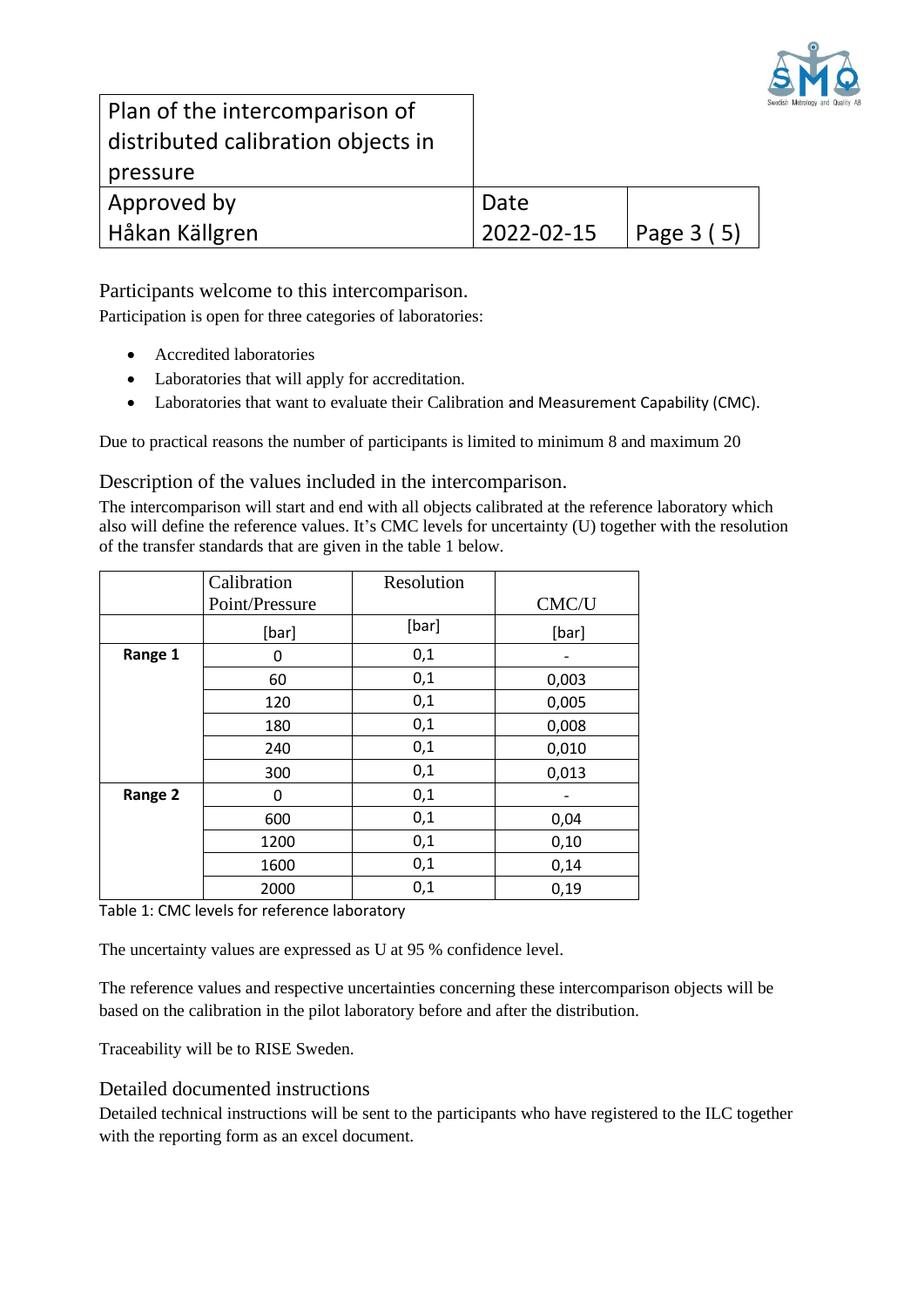

| Plan of the intercomparison of<br>distributed calibration objects in |            |            |
|----------------------------------------------------------------------|------------|------------|
| pressure                                                             |            |            |
| Approved by                                                          | Date       |            |
| Håkan Källgren                                                       | 2022-02-15 | Page 4 (5) |

<span id="page-3-0"></span>Time schedule and quality check

After registration of interested laboratories a plan for circulating of the calibration objects and a time schedule will be worked out and sent to all of them.

The calibration objects will eventually be transported by different means in participating countries.

Immediately at receiving and sending the objects each participant shall inform the organizer (SMQ) by e-mail about the status of the objects. If there are any signs of impact (for example marks or scratches) a photograph shall be send to the organizer to decide how to proceed and to inform the next participant.

Each participant will have access to the object for maximum 5 working days and should use its own method for calibration.

If one wishes to use further calibration points these should be presented in the calibration certificate in order not to disturb a quick evaluation prepared for the the reporting form as excel document.

Laboratories freely decide which uncertainty they want to state in the protocol. Accredited laboratories can declare their CMC-values, or a value estimated for the actual measurement condition. They should, however, indicate the choice.

After finishing calibration, the objects shall be sent to the following participant on the transportation list using the same parcel they arrived in. The organizer shall be informed when and by which means the transport to next participant will be organised.

Original data from the calibration shall be sent to the organizer immediately after finishing the measurements. This is preferably done by e-mailing the filled excel-reporting file. But a scanned paper copy will also do. By a fast delivery, the organizer gets control that everything is as expected. It also helps to detect eventual arising problems in time.

#### <span id="page-3-1"></span>Statistical analyses that will be used

The organiser will calculate reference values that will be used in the calculations as described in ISO/IEC 17043:2010 annex B3 presenting En-values (formula B5)

# <span id="page-3-2"></span>Reporting

Participants shall send their final calibration certificate to the organiser within 1 week after the calibrations are finished in form of a pdf-file in a mail message.

The excel-reporting document that will be sent to the laboratories that have applied for participation shall indicate the height difference between the reference points of the working standard and the object. Further the temperature and air pressure during the calibration together with the gravity at calibration place should be given.